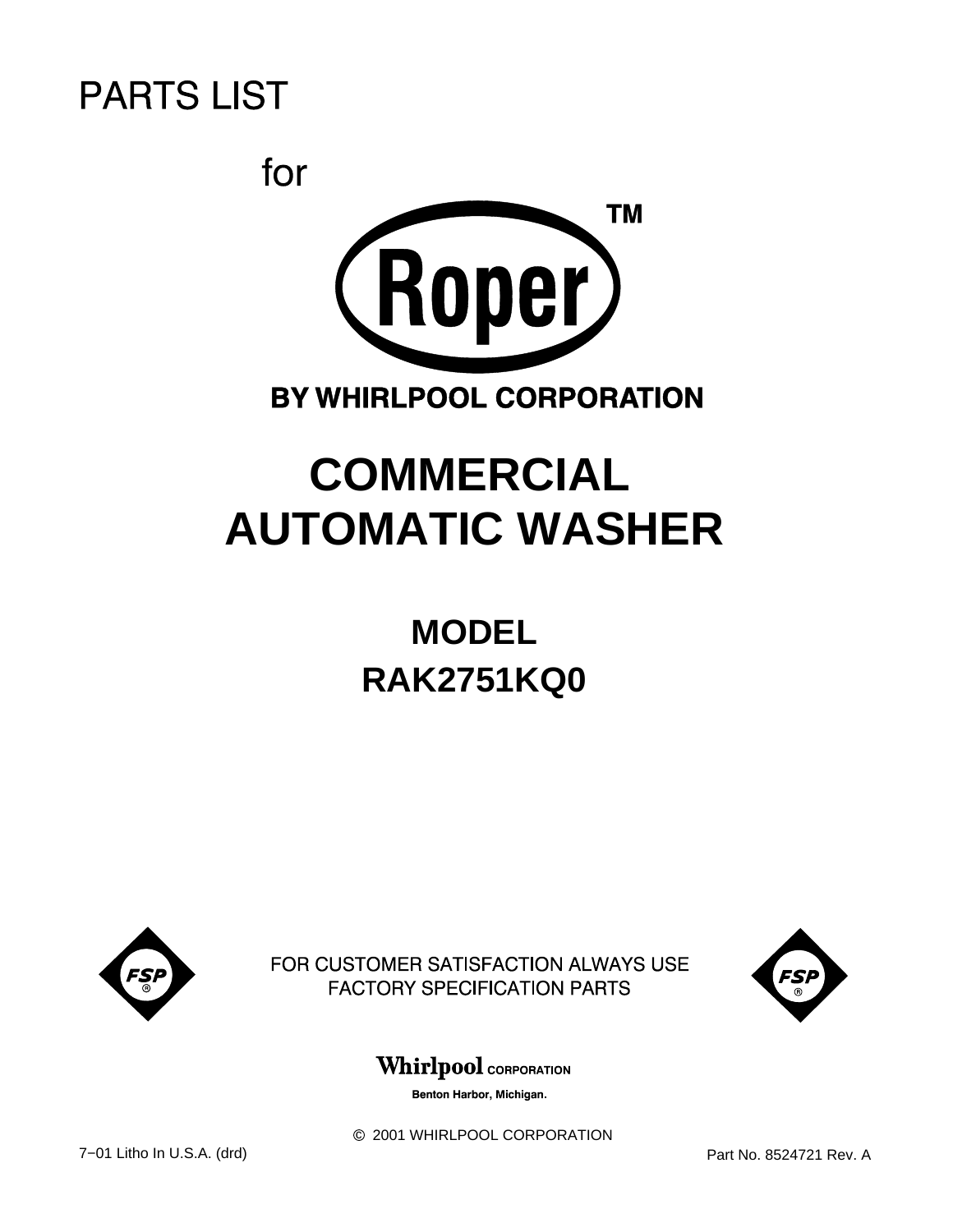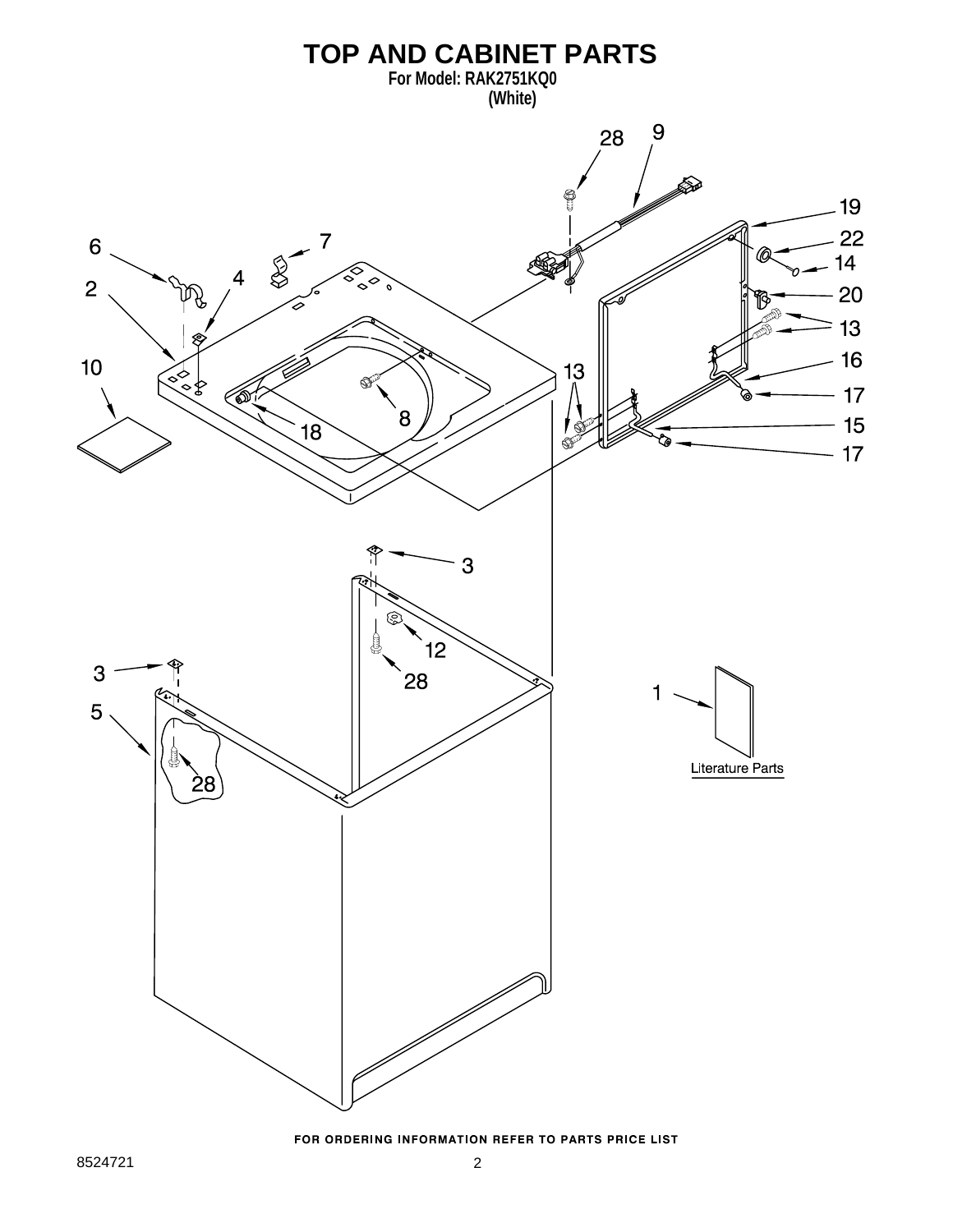### **TOP AND CABINET PARTS**

**For Model: RAK2751KQ0**

#### **(White)**

| Illus.         | Part                        |                                                           |
|----------------|-----------------------------|-----------------------------------------------------------|
| No.            | No.                         | <b>DESCRIPTION</b>                                        |
| 1              | LIT8316532                  | Literature Parts<br>Installation<br>Instructions          |
|                | LIT8524719<br>LIT8524721    | Wiring Diagram<br><b>Repair Parts List</b>                |
| $\frac{2}{3}$  | 8318511<br>62750            | Top<br>Spacer, Cabinet To<br>Top(4)                       |
| 4<br>5<br>6    | 358473<br>63424<br>62780    | Nut, Push-In (2)<br>Cabinet<br>Clip, Top & Cabinet        |
| 7              | 90016                       | & Rear Panel (2)<br>Clip                                  |
| 8              | 3356311                     | Screw & Washer,<br>Lid Switch (2)                         |
| 9<br>10        | 3352632<br>3953152          | Switch, Lid<br>Shield.                                    |
| 12<br>13       | 90406<br>3351355            | <b>Pressure Switch</b><br>Nut, Cage<br>Screw, Lid Hinge   |
| 14<br>15       | 356907<br>54584             | Mounting (4)<br>Rivet, Plastic (2)<br>Hinge, Lid (L.H.)   |
| 16<br>17<br>18 | 91770<br>19119<br>21258     | Hinge, Lid (R.H.)<br>Bumper, Lid Hinge<br>Bearing, Lid    |
| 19<br>20<br>22 | 8318509<br>358684<br>356908 | Hinge (2)<br>Lid<br>Strike, Lid Switch<br>Bumper, Lid (2) |
| 28             | 3390631                     | Screw,<br>10-16 x 3/8 (5)                                 |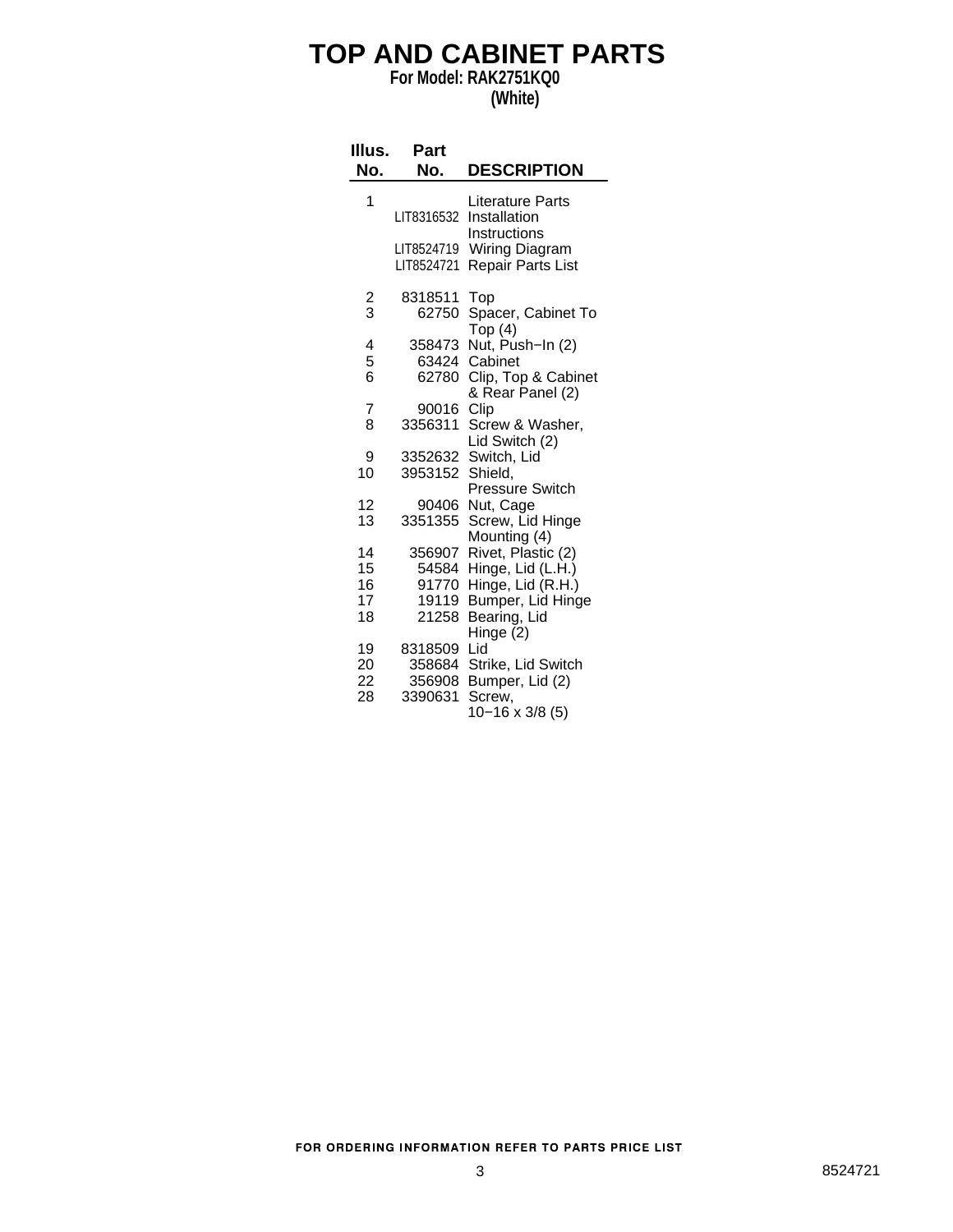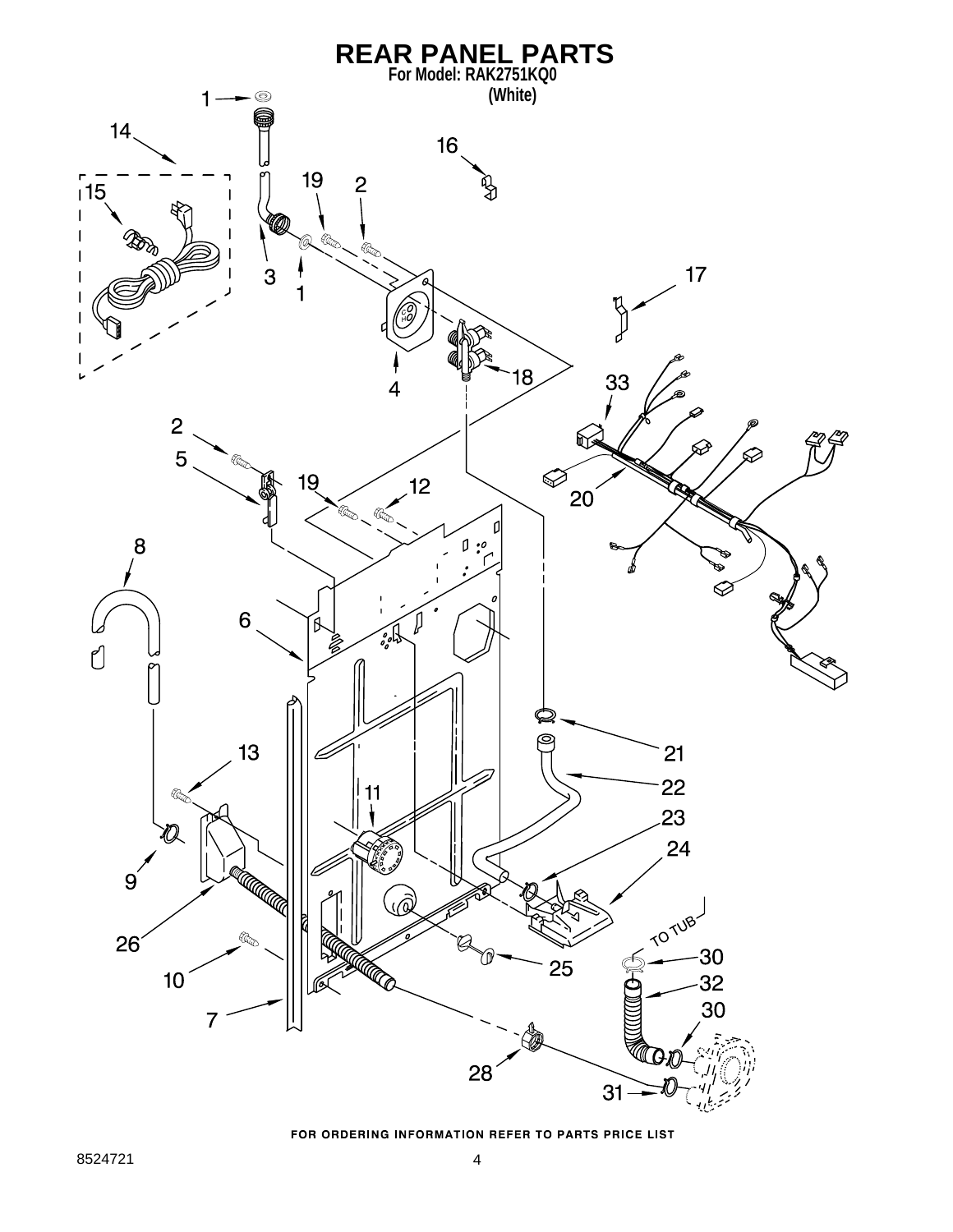#### **REAR PANEL PARTS For Model: RAK2751KQ0**

#### **(White)**

| Illus.<br>No.                                       | <b>Part</b><br>No.        | <b>DESCRIPTION</b>                                                                                                                                                                                                                                                | Illus.<br>No.                                          | Part<br>No.                                     | <b>DESCRIPTION</b>                                                                                                                                                                                                                                                                                                                                                                     | Illus.<br>No.                                                                    | <b>Part</b><br>No. | <b>DESCRIPTION</b>                                                                                                                                                                                                                                                                                                                                                                                                                    |
|-----------------------------------------------------|---------------------------|-------------------------------------------------------------------------------------------------------------------------------------------------------------------------------------------------------------------------------------------------------------------|--------------------------------------------------------|-------------------------------------------------|----------------------------------------------------------------------------------------------------------------------------------------------------------------------------------------------------------------------------------------------------------------------------------------------------------------------------------------------------------------------------------------|----------------------------------------------------------------------------------|--------------------|---------------------------------------------------------------------------------------------------------------------------------------------------------------------------------------------------------------------------------------------------------------------------------------------------------------------------------------------------------------------------------------------------------------------------------------|
| 1<br>$\frac{2}{3}$<br>4<br>5<br>6<br>$\overline{7}$ | 3390647<br>3347682 Plate, | 3976300 Washer, Water<br>Inlet Hose (4)<br>$(1 - 1/16 \times 5/8)$<br>Screw, 8-18 x 1/2<br>Hose, Water<br>Inlet $(2)$<br>3949374 Blue Coupler<br>3949375 Red Coupler<br>Mixing Valve<br>387402 Hinge, Console (2)<br>8312721 Panel, Rear<br>62747 Pad, Rear Panel | 8<br>9<br>10<br>11<br>12<br>13<br>14<br>15<br>16<br>17 | 661577<br>3357090<br>3366912<br>3952720 Switch, | 96743 Hose, Drain<br>(4 ft.)<br>Hose, Corrugated<br>(9 ft.)<br>(Not Included)<br>Extension,<br>Drain Hose<br>(21 Inches.)<br>(Not Included.)<br>Clamp, Hose<br>62863 Screw, 10-16 x 3/8<br><b>Water Level</b><br>3351614 Screw, 10-24 x 3/8<br>90864 Screw, 10-24 x 1/2<br>3359548 Cord, Power<br>63848 Strain Relief,<br>Power Cord<br>8282518 Clip, Harness<br>8054658 Clip, Harness | 18<br>19<br>20<br>21<br>22<br>23<br>24<br>25<br>26<br>28<br>30<br>31<br>32<br>33 | 370451<br>3361809  | 3952164 Valve, Water<br>Mixing<br>9740848 Screw, 8-18 x 1/2<br>3363655 Hose, Pressure<br>Switch<br>Clamp, Hose<br>62662 Hose, Vacuum<br><b>Break</b><br>371503 Clamp, Hose<br>3347034 Break, Vacuum<br>8519200 Support, Rear<br>Panel<br>Connector, Drain<br>Hose<br>3976395 Clamp, Hose<br>3363366 Clamp, Hose<br>660628 Clamp, Hose<br>3951449 Hose, Pump To Tub<br>3954753 Harness, Wiring<br>(Includes $#20$ )<br>(For Detail See |
|                                                     |                           |                                                                                                                                                                                                                                                                   |                                                        |                                                 |                                                                                                                                                                                                                                                                                                                                                                                        |                                                                                  |                    | Pages 12 & 13)                                                                                                                                                                                                                                                                                                                                                                                                                        |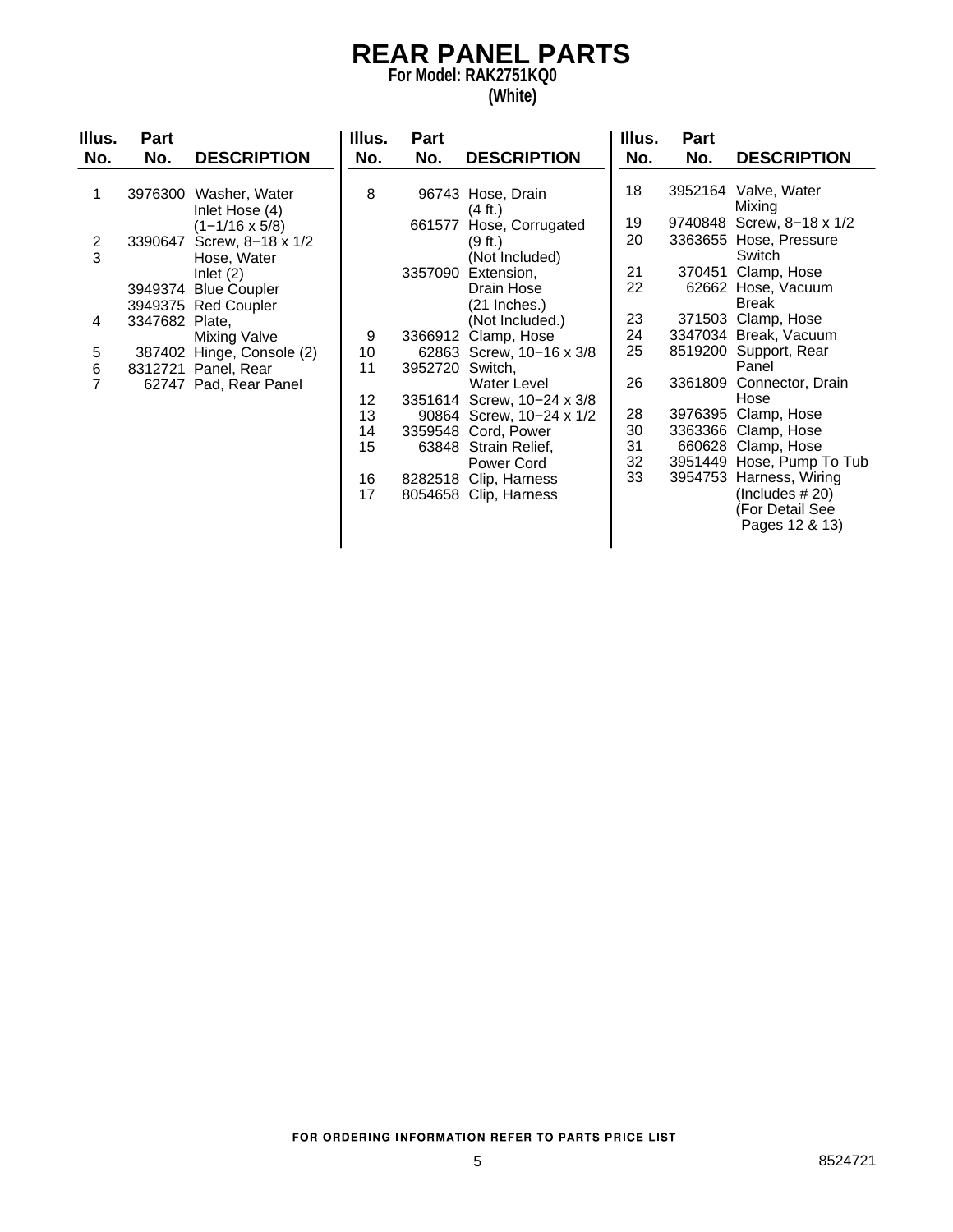#### **AGITATOR, BASKET AND TUB PARTS For Model: RAK2751KQ0**



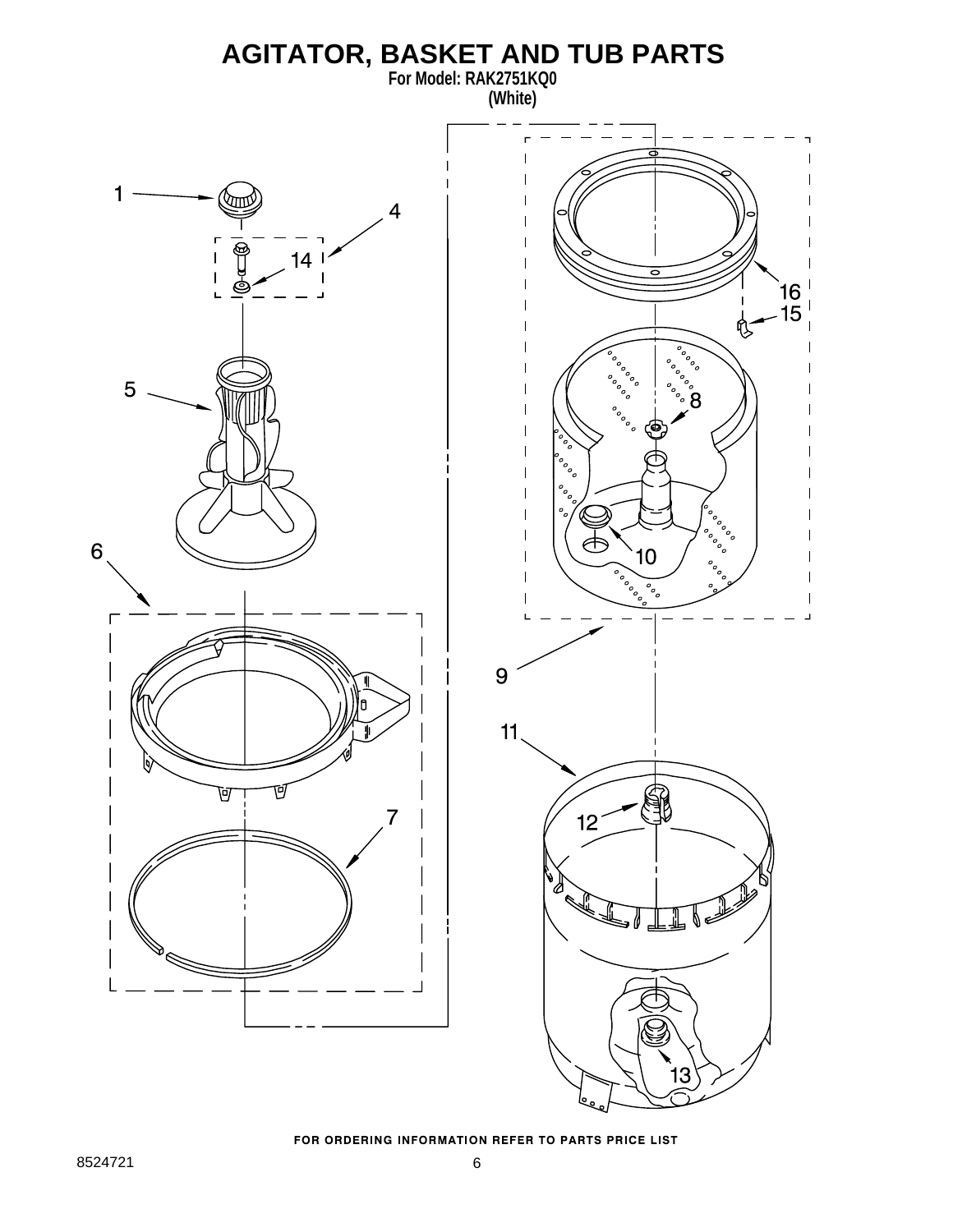#### **AGITATOR, BASKET AND TUB PARTS**

**For Model: RAK2751KQ0 (White)**

| Illus.<br>No.  | Part<br>No. | <b>DESCRIPTION</b>     |
|----------------|-------------|------------------------|
|                |             |                        |
| 1              |             | 3355758 Cap, Agitator  |
| 4              | 358237      | Screw & Washer         |
|                |             | $(5/16 - 24 \times 1)$ |
| 5              | 3350151     | Agitator               |
| 6              | 3360611     | <b>Tub Ring</b>        |
| $\overline{7}$ | 3359586     | Gasket, Tub Ring       |
| 8              | 21366       | Nut, Spanner           |
| 9              | 8271650     | Basket &               |
|                |             | Balance Ring           |
| 10             | 3352284     | Plug, Snap-In (4)      |
|                |             |                        |
| 11             | 63125       | Tub                    |
| 12             | 389140      | <b>Block, Drive</b>    |
| 13             | 383727      | Gasket, Centerpost     |
| 14             | 3949550     | Washer                 |
| 15             | 387867      | Clip, Balance          |
|                |             | Ring (8)               |
| 16             | 387868      | <b>Balance Ring</b>    |
|                |             |                        |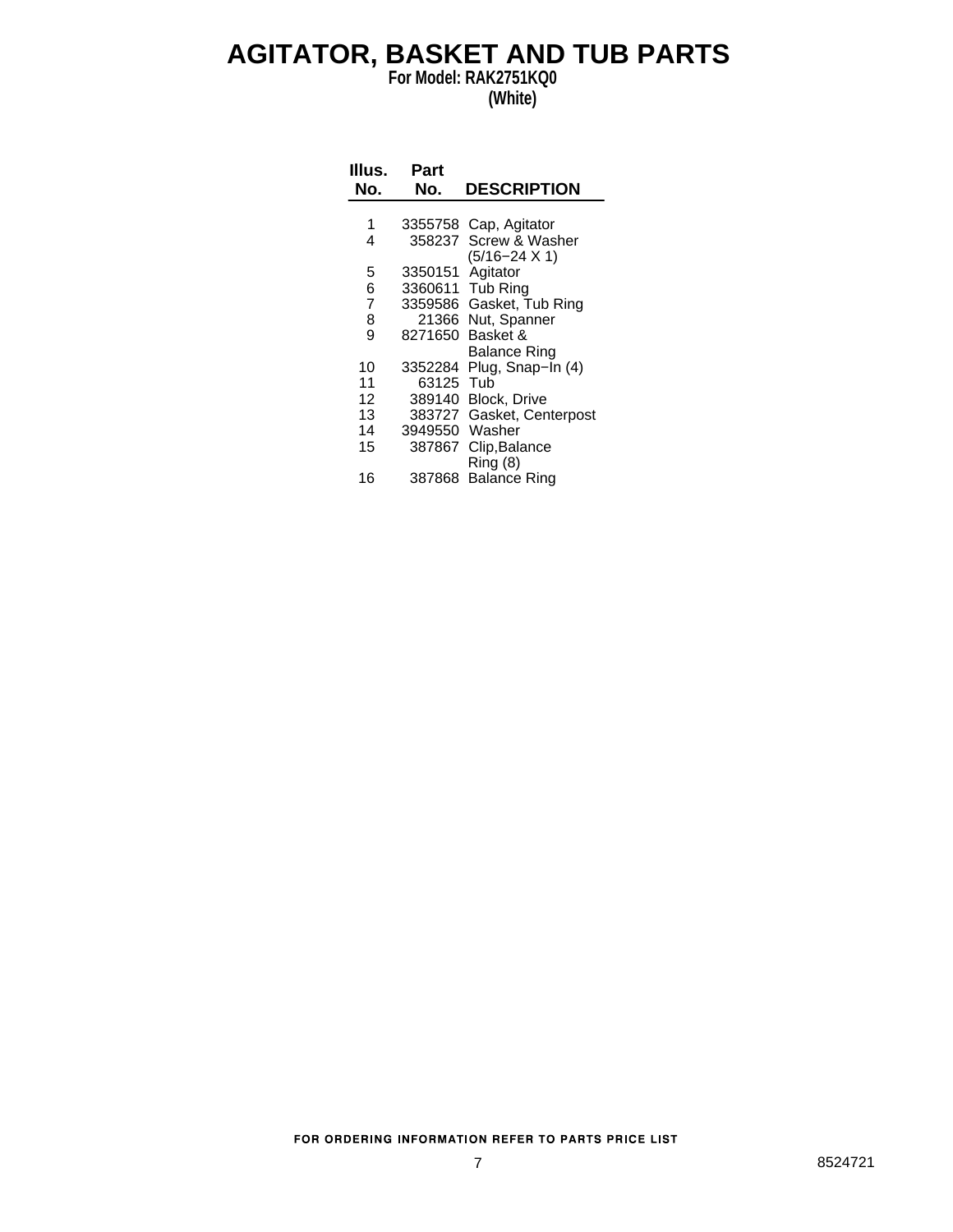### **BRAKE, CLUTCH, GEARCASE, MOTOR AND PUMP PARTS**

**For Model: RAK2751KQ0 (White)**

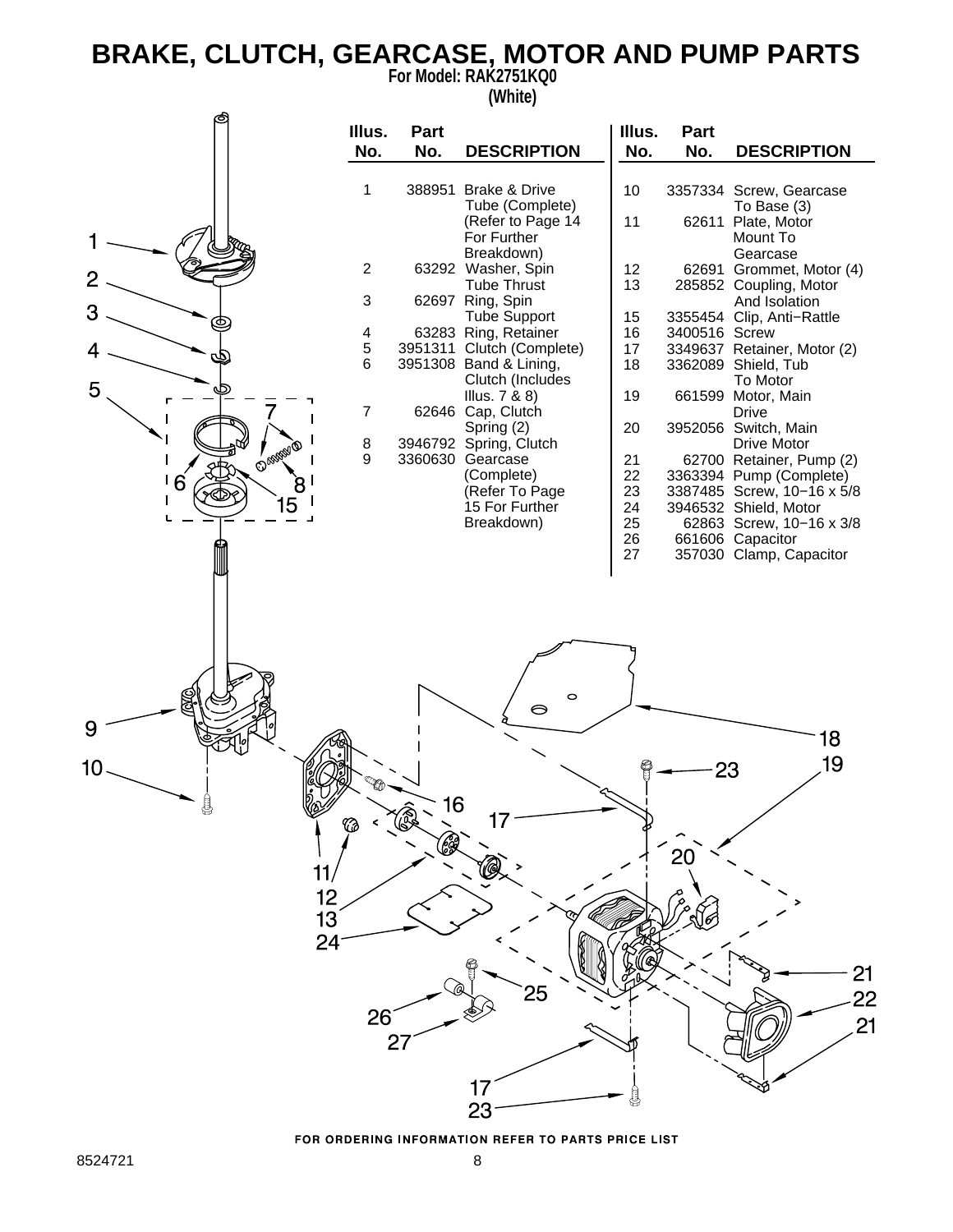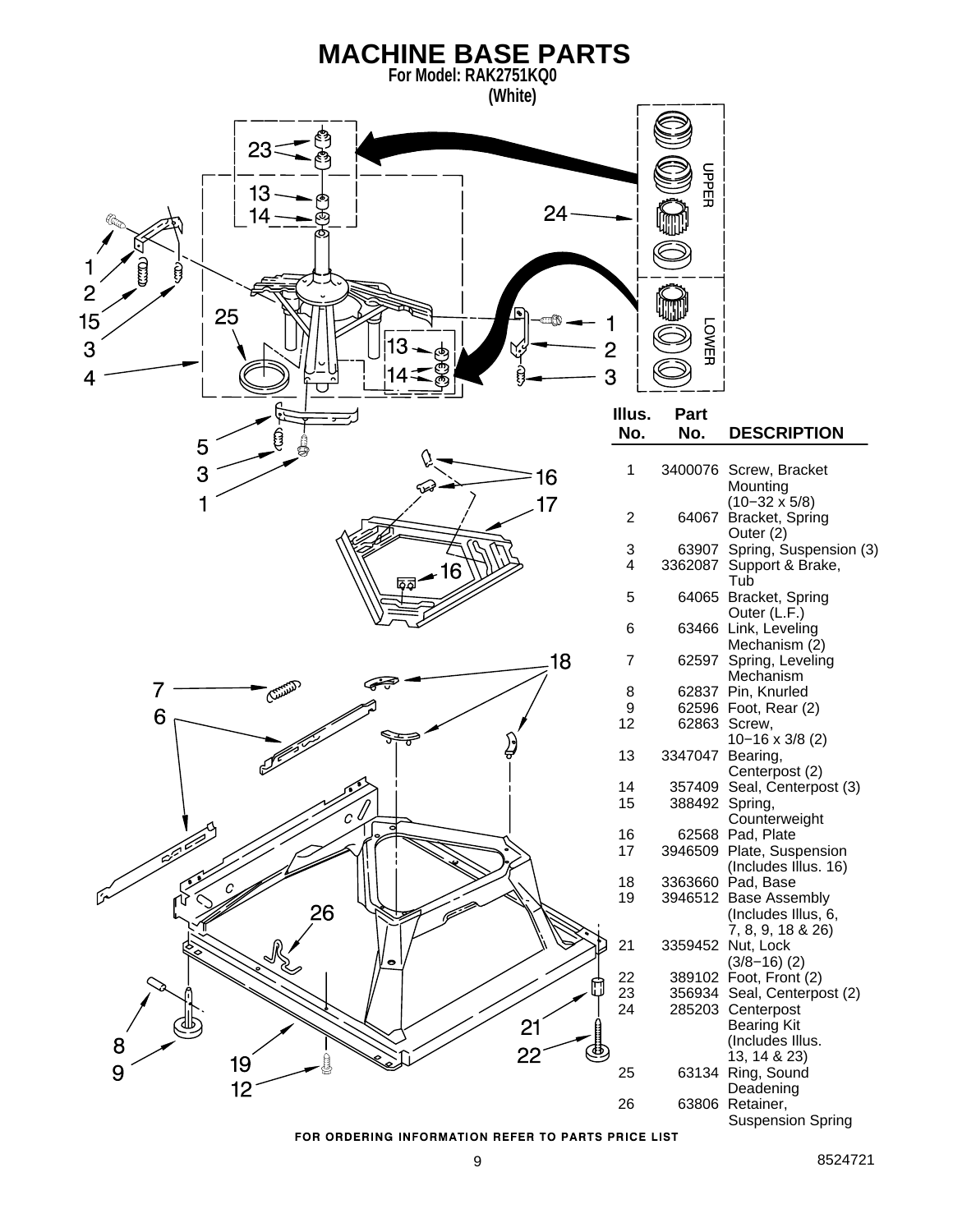

| Illus.<br>No.  | Part<br>No. | <b>DESCRIPTION</b> |
|----------------|-------------|--------------------|
|                |             |                    |
| 1              | 8318515     | Panel, Console     |
| $\overline{c}$ | 3361029     | Bracket, Control   |
| 3              | 97787       | Screw, 11-16 x 3/4 |
| 4              | 8316440     | Switch, Cycle      |
|                |             | Selector           |
|                |             | (Includes Illus.   |
|                |             | No. 12)            |
| 5              | 3390646     | Screw              |
| 6              | 3949737     | End Cap (R.H.)     |
| 7              | 359702      | Cap, Terminal      |
| 9              | 3352457     | Lights, Indicator  |
| 10             | 3348109     | Lens, Amber (2)    |
| 11             | 3348110     | Lens, Yellow (1)   |
| 12             | 8316433     | Pushbutton (3)     |
| 15             | 3398893     | Wire, Ground       |
| 16             | 3949734     | End Cap (L.H.)     |
| 17             | 689559      | Nut, Push–In (2)   |
| 18             | 388326      | Screw, End Cap     |
|                |             | To Bracket (4)     |
| 19             | 3400073     | Screw, Ground      |
| 22             | 357572      | Clip, Grounding    |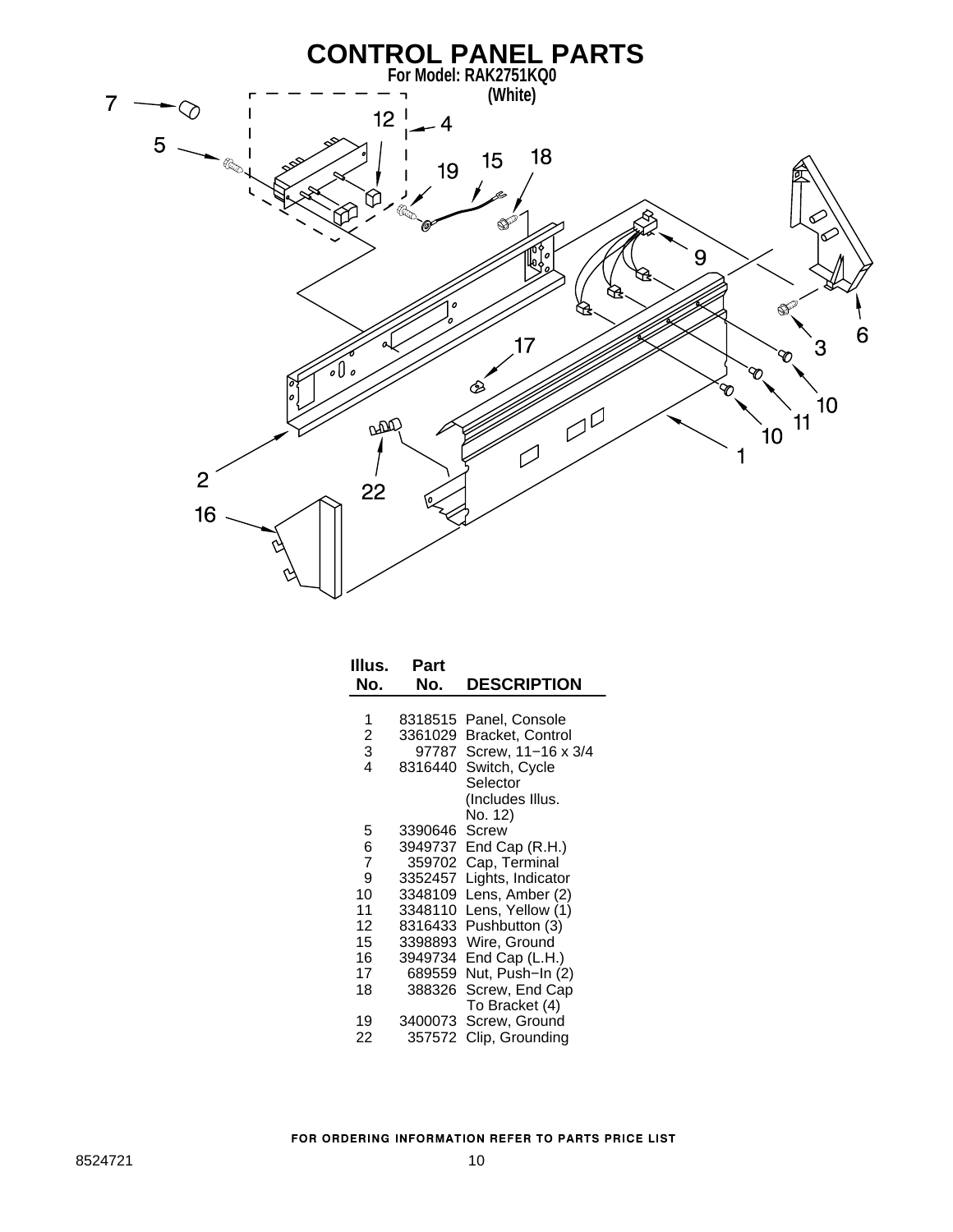## **METER CASE PARTS**

**For Model: RAK2751KQ0 (White)**



| Illus.<br>No.                                               | Part<br>No.                                                                                                                          | <b>DESCRIPTION</b>                                                                                                                                                                                                                                              |
|-------------------------------------------------------------|--------------------------------------------------------------------------------------------------------------------------------------|-----------------------------------------------------------------------------------------------------------------------------------------------------------------------------------------------------------------------------------------------------------------|
| 1<br>$\overline{c}$<br>3                                    | 3406994<br>385421<br>339805                                                                                                          | Meter Case<br>Funnel, Coin<br>Screw,                                                                                                                                                                                                                            |
| 4<br>5                                                      | 90406<br>8316238                                                                                                                     | 10-32 X 3/16<br>Nut, Cage<br>Meter Case<br><b>Conversion Kit</b>                                                                                                                                                                                                |
| 6<br>7<br>8<br>10<br>11<br>12<br>14<br>15<br>16<br>17<br>18 | 3353994<br>3349065<br>3355804<br>3351136<br>3954812<br>385575<br>3355023<br>385571<br>354987<br>3400064<br>98445<br>3347825<br>98654 | <b>Bolt</b><br>$5/16 - 18 \times 2 \frac{1}{2}$<br>$5/16 - 24 \times 1$<br>Harness-Timer<br>Door, Service<br>Cushion, Case<br>Bracket, Timer<br>Timer, 60 Hz.<br>Clutch, Timer<br>E-Ring<br>Screw, Timer<br>Screw, 10-16 x 3/4<br>Plate, Mounting<br>Screw, Set |
|                                                             |                                                                                                                                      | Coin Mechanism Parts May Be<br>Ordered from Whirlpool (*)<br>Or Vendor(s) Listed Below                                                                                                                                                                          |
| 19                                                          |                                                                                                                                      | Key, Money Box<br>(Specify Vendor<br>of Money Box<br>When Ordering)                                                                                                                                                                                             |
| 20                                                          | *8316525                                                                                                                             | Money Box With<br>Key                                                                                                                                                                                                                                           |
| 21                                                          | *8316520<br>*8316264<br>*8316265                                                                                                     | Coin Chute<br>Insert, Blank<br>Insert,<br>\$0.25                                                                                                                                                                                                                |
| 22<br>23                                                    | *8316526                                                                                                                             | Key, Service Door<br>Security Lock &<br>Cam Assembly                                                                                                                                                                                                            |
| 24                                                          | *8316521                                                                                                                             | Bolt, Slide                                                                                                                                                                                                                                                     |
| 25<br>26<br>27                                              |                                                                                                                                      | Mechanism<br>*8316522 Extension<br>*3400086 Screw, 10-32 x 3/8<br>*8316524 Kit, Decal                                                                                                                                                                           |
|                                                             | <b>◆ GREENWALD</b><br>212 Middlesex Ave.<br>Chester, CT<br>06412-1254<br>1-800-221-0982                                              |                                                                                                                                                                                                                                                                 |

**sales greenwaldindustries.com @**

**ESD 270 New Jersey Dr. Fort Washington, PA 19034**

**1−800−523−1510**

**info esdcoin.com @**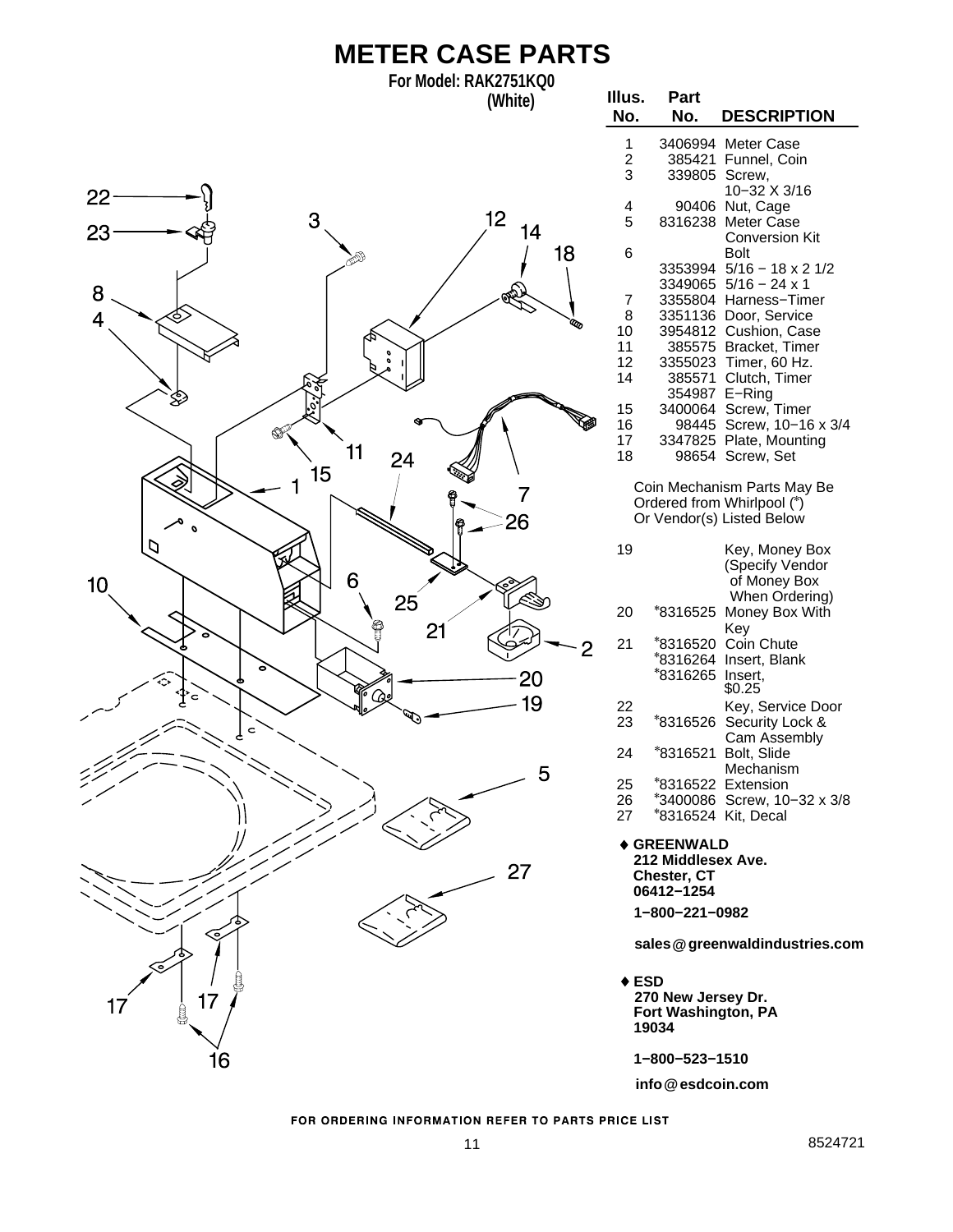

WH2G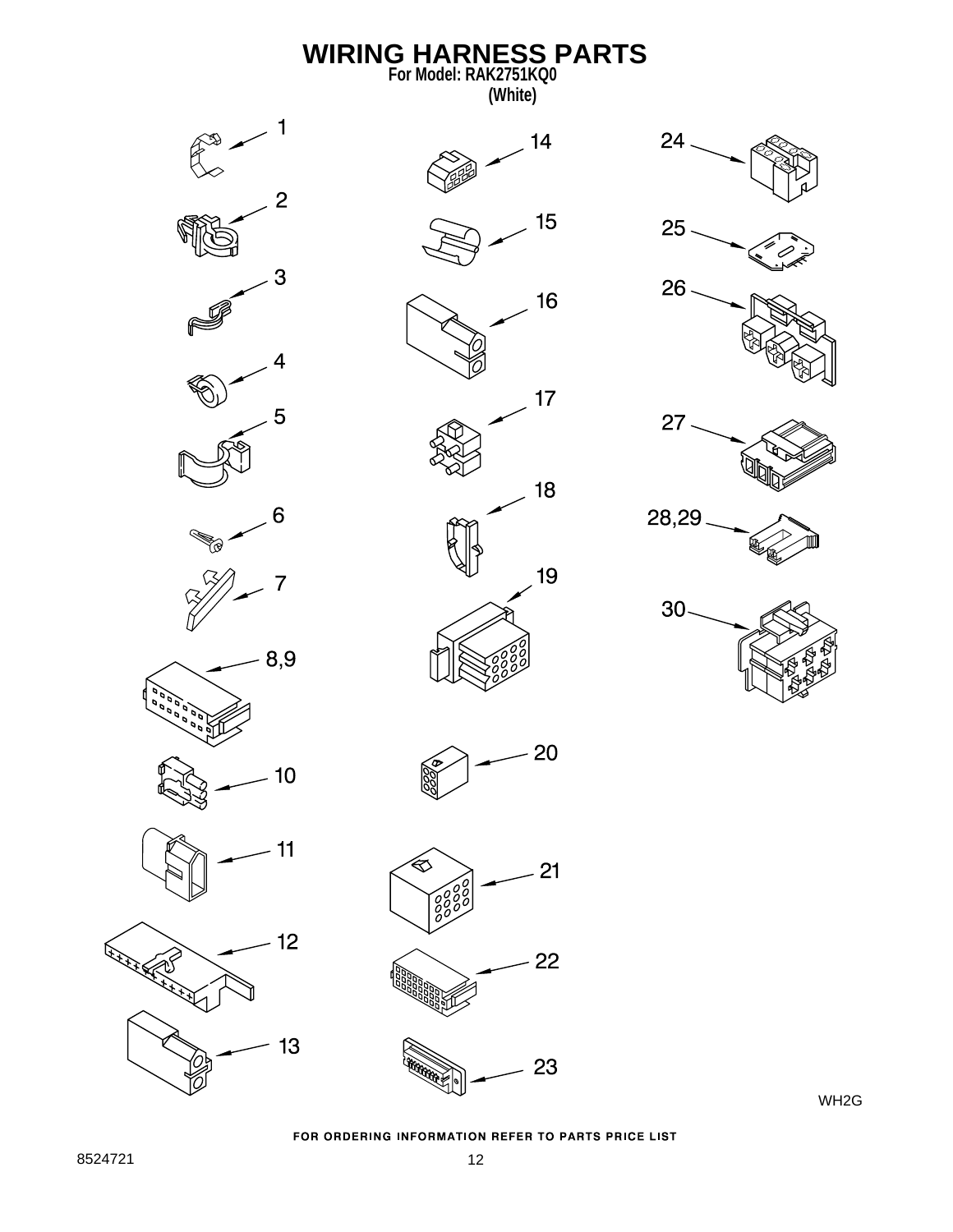#### **WIRING HARNESS PARTS For Model: RAK2751KQ0 (White)**

| Illus.         | Part   |                         | Illus. | Part    |                           | Illus. | Part    |                            |
|----------------|--------|-------------------------|--------|---------|---------------------------|--------|---------|----------------------------|
| No.            | No.    | <b>DESCRIPTION</b>      | No.    | No.     | <b>DESCRIPTION</b>        | No.    | No.     | <b>DESCRIPTION</b>         |
|                |        |                         |        |         |                           |        |         |                            |
| 1              |        | 3349557 Clip, Harness   | 13     | 3348075 | <b>Block, Disconnect</b>  | 23     |         | 3349494 Connector, Etc     |
| 2              |        | 388498 Clip, Harness    |        |         | (Motor 3 Speed)           | 24     |         | 60687 Connector, Relay     |
| 3              |        | 3347812 Clip, Harness   |        |         | (Use Term. 94613          |        |         | (Use Term.308569)          |
| 4              |        | 3352501 Clip, Harness   |        |         | Or 94614.)                | 25     |         | 3407125 E.T.C. Control     |
| 5              |        | 90016 Clip, Harness     | 14     | 3347243 | Block, Disconnect         | 26     |         | 3948617 Connector (T.P.A.) |
| 6              |        | 3390496 Clip, Harness   |        |         | (Use Term. 352088)        |        |         | (3-Circuit)                |
| $\overline{7}$ |        | 389379 Retainer,        | 15     |         | 63523 Protector           |        |         | (Lid Switch)               |
|                |        | (Suds Models)           | 16     |         | 717252 Connector          |        |         | (Use Term. 3948619         |
| 8              | 352090 | Timer, Block            |        |         | $(2-Wav)$                 |        |         | OR 3948620.)               |
|                |        | <b>Disconnect</b>       |        |         | (Use Term.94614)          | 27     | 3360056 | Connector (T.P.A)          |
|                |        | (White)                 | 17     | 387566  | Plug, Terminal            |        |         | (3–Circuit)                |
| 9              | 352089 | Timer, Block            |        |         | $(4-Way)$                 |        |         | (Pressure Switch)          |
|                |        | <b>Disconnect</b>       |        |         | (Power Cord)              |        |         | (Use Term.3948619          |
|                |        | (Black)                 |        |         | (Use M3 Screws)           |        |         | OR 3948620.)               |
| 10             |        | 62889 Receptacle,       | 18     |         | 3352944 Clip, Harness     | 28     | 3354925 | Block, Connector           |
|                |        | Terminal                | 19     |         | 3390423 Block, Disconnect |        |         | (Cold Valve)               |
|                |        | $(3-Way)$               |        |         | (12–Way)                  |        |         | (Use Term.693217)          |
|                |        | (Lid Switch)            |        |         | (Timer)                   | 29     | 3354926 | Block, Connector           |
|                |        | (Use Term.94613)        |        |         | (Use Term. 94613)         |        |         | (Hot Valve)                |
|                |        | Or 94614.)              | 20     | 3347730 | Receptacle                |        |         | (Use Term.693217)          |
| 11             |        | 353424 Plug, Terminal   |        |         | $(6-Way)$                 | 30     | 3948615 | Connector (T.P.A.)         |
|                |        | $(3-Way)$               |        |         | (Use Term. 94613)         |        |         | (6-Circuit)                |
|                |        | (Power Cord)            | 21     | 388818  | Plug, Terminal            |        |         | (Temp. Switch)             |
|                |        | (Use Term.94613)        |        |         | (12–Way)                  |        |         | (Use Term.3948619          |
| 12             |        | 62505 Block, Disconnect |        |         | (Use Term. 94613          |        |         | OR 3948620.)               |
|                |        | (Motor 2 Speed)         |        |         | Or 94614.)                |        |         |                            |
|                |        | (Use Term.352088)       | 22     | 3369366 | Timer, Block              |        |         |                            |
|                |        |                         |        |         | <b>Disconnect</b>         |        |         |                            |
|                |        |                         |        |         | (Black) (Amp)             |        |         |                            |
|                |        |                         |        |         | (Use Term.3369365)        |        |         |                            |
|                |        |                         |        |         |                           |        |         |                            |

## **FOR COMPLETE WIRING HARNESS REFER TO CONTROL AND REAR PANEL PARTS PAGE**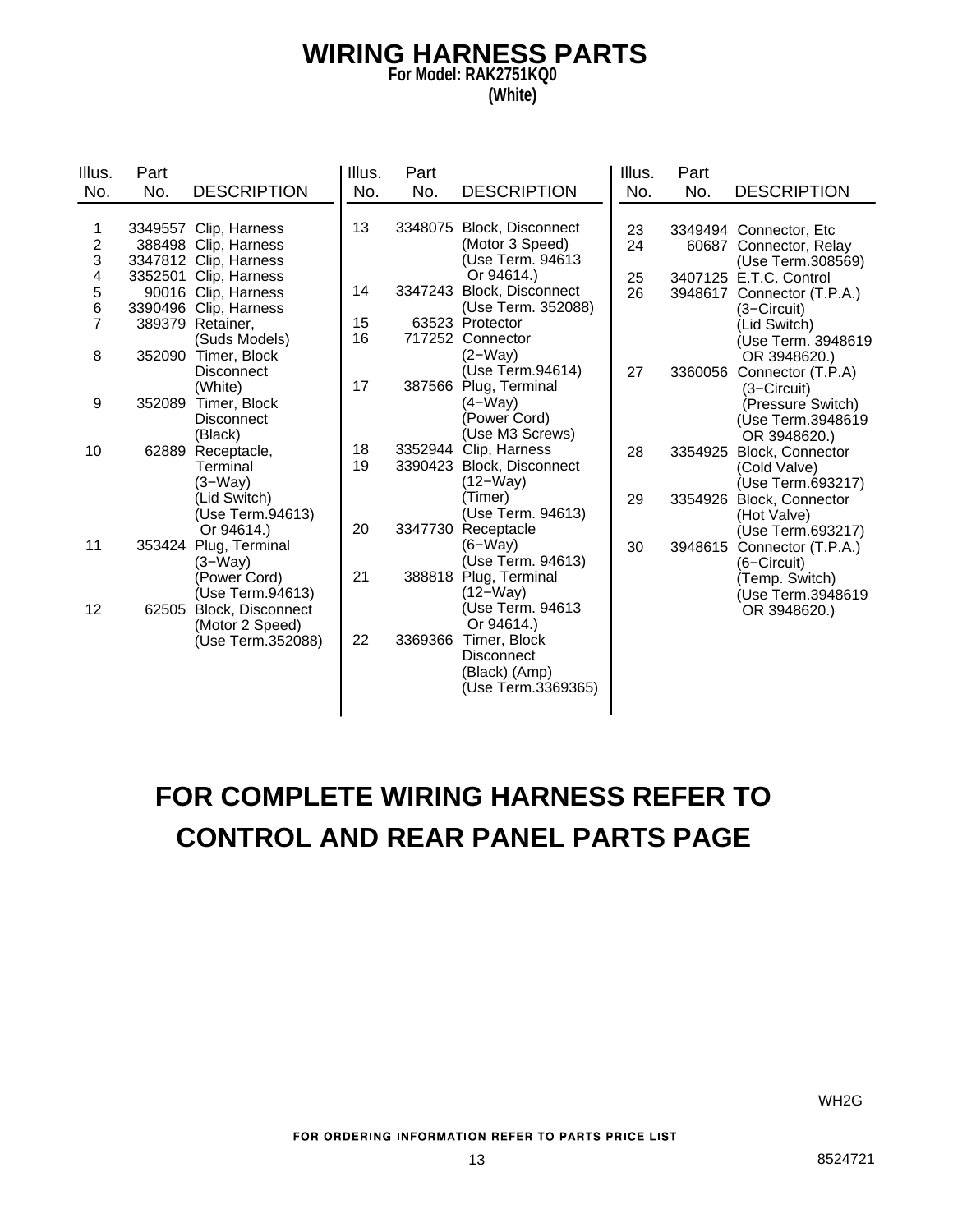### **BRAKE AND DRIVE TUBE PARTS**

**For Model: RAK2751KQ0 (White)**

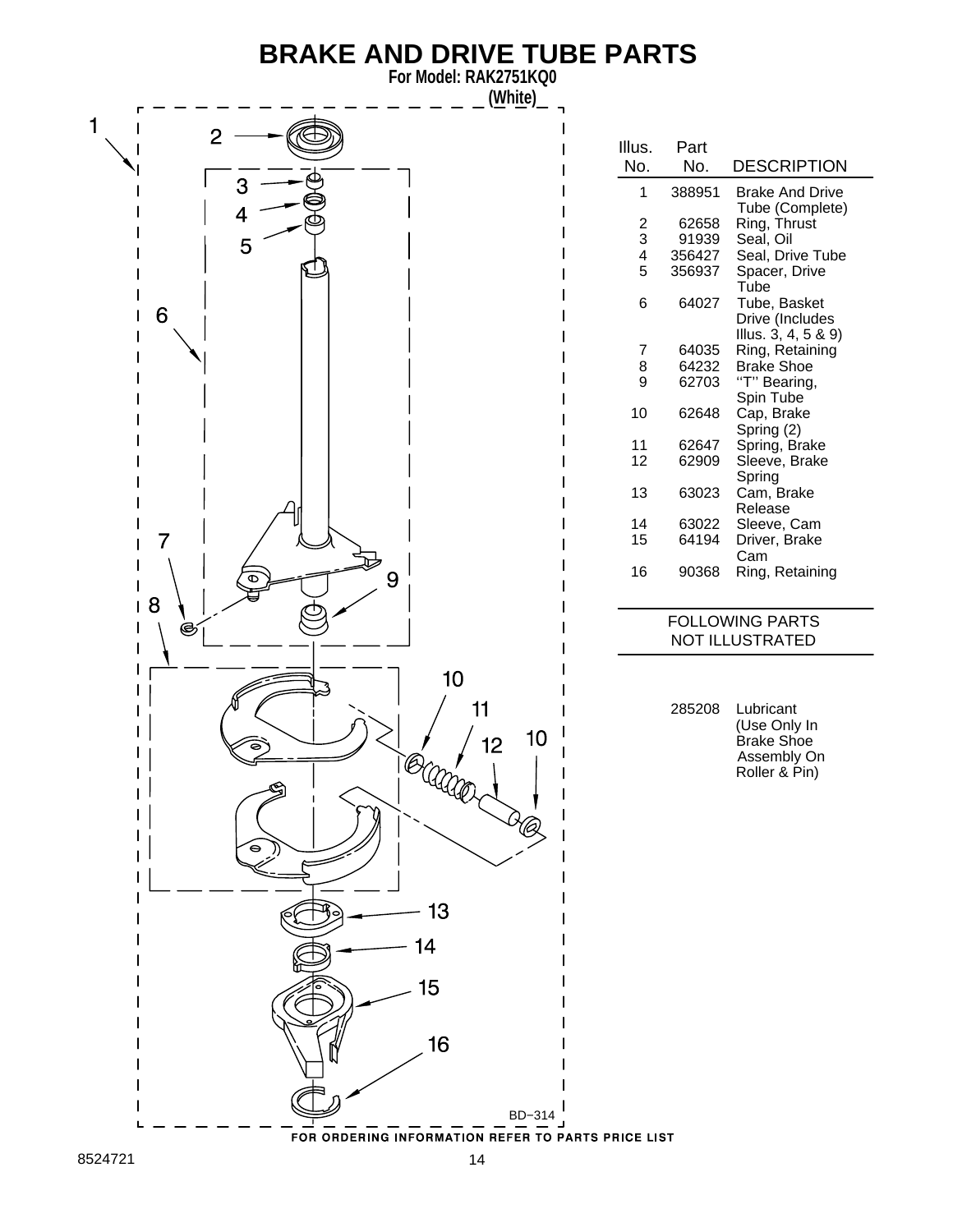